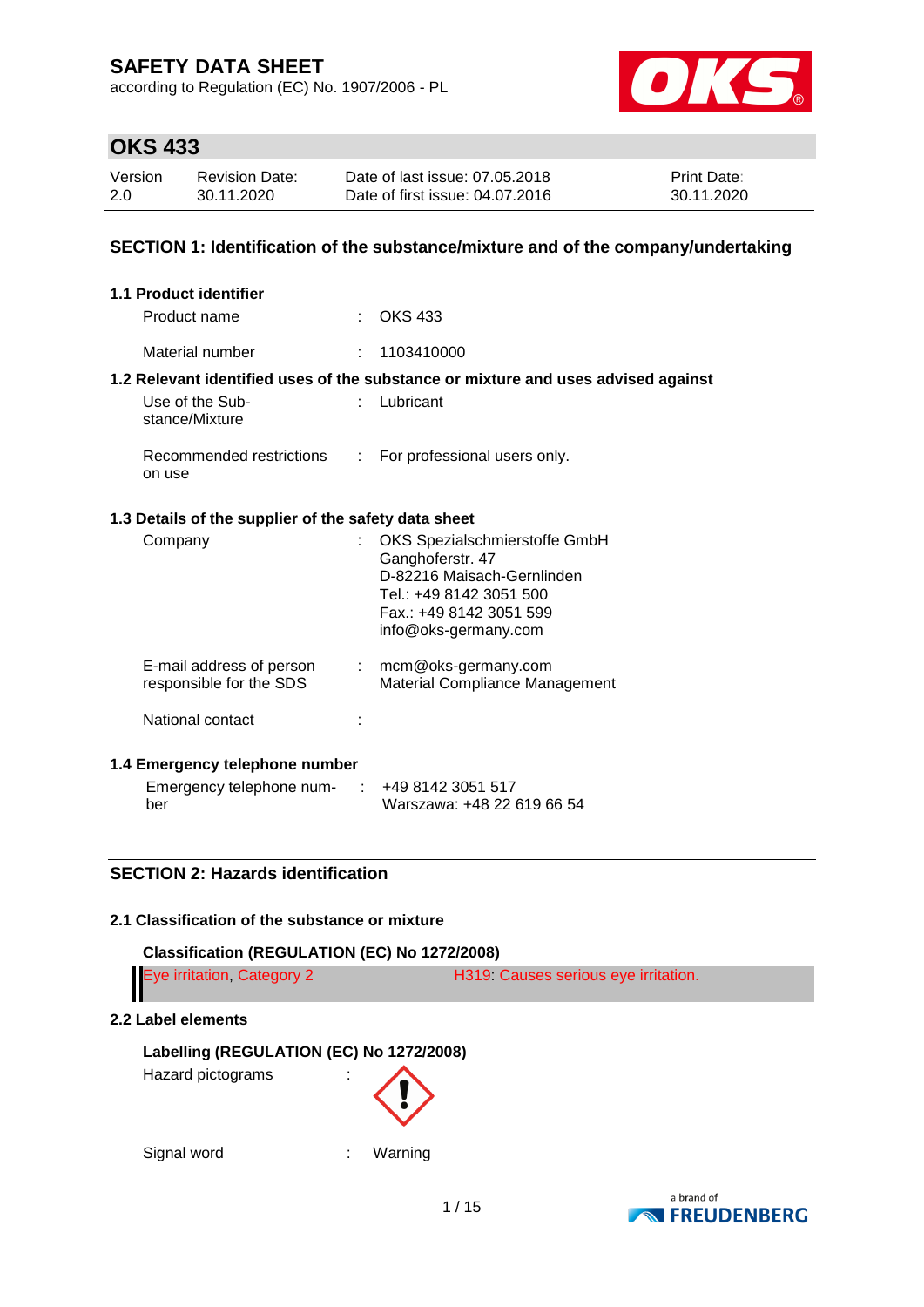according to Regulation (EC) No. 1907/2006 - PL



# **OKS 433**

| Version<br>2.0           | <b>Revision Date:</b><br>30.11.2020 | Date of last issue: 07.05.2018<br>Date of first issue: 04.07.2016 |                                                                                                                                                                | <b>Print Date:</b><br>30.11.2020                                              |  |
|--------------------------|-------------------------------------|-------------------------------------------------------------------|----------------------------------------------------------------------------------------------------------------------------------------------------------------|-------------------------------------------------------------------------------|--|
|                          | Hazard statements                   | H319                                                              | Causes serious eye irritation.                                                                                                                                 |                                                                               |  |
| Precautionary statements |                                     | <b>Prevention:</b><br>P <sub>264</sub><br>P <sub>280</sub>        |                                                                                                                                                                | Wash skin thoroughly after handling.<br>Wear eye protection/ face protection. |  |
|                          |                                     | Response:                                                         | P305 + P351 + P338 IF IN EYES: Rinse cautiously with wa-<br>ter for several minutes. Remove contact<br>lenses, if present and easy to do. Continue<br>rinsing. |                                                                               |  |
|                          |                                     | $P337 + P313$                                                     | If eye irritation persists: Get medical advice/<br>attention.                                                                                                  |                                                                               |  |

### **2.3 Other hazards**

This substance/mixture contains no components considered to be either persistent, bioaccumulative and toxic (PBT), or very persistent and very bioaccumulative (vPvB) at levels of 0.1% or higher.

# **SECTION 3: Composition/information on ingredients**

### **3.2 Mixtures**

Chemical nature : Mineral oil.

lithium soap

## **Components**

| Chemical name                                                                                             | CAS-No.<br>EC-No.<br>Index-No.<br><b>Registration number</b> | Classification                                                     | Concentration<br>limits<br>M-Factor<br><b>Notes</b> | Concentration<br>(% w/w) |
|-----------------------------------------------------------------------------------------------------------|--------------------------------------------------------------|--------------------------------------------------------------------|-----------------------------------------------------|--------------------------|
| Phosphorodithioic<br>acid, mixed O,O-bis(2-<br>ethylhexyl and iso-Bu<br>and pentyl) esters,<br>zinc salts | 68988-45-4<br>273-527-9                                      | Skin Irrit.2; H315<br>Eye Dam.1; H318<br>Aquatic Chronic2;<br>H411 |                                                     | $>= 1 - 2.5$             |

For explanation of abbreviations see section 16.

## **SECTION 4: First aid measures**

### **4.1 Description of first aid measures**

If inhaled : Remove person to fresh air. If signs/symptoms continue, get medical attention. Keep patient warm and at rest. If unconscious, place in recovery position and seek medical advice.

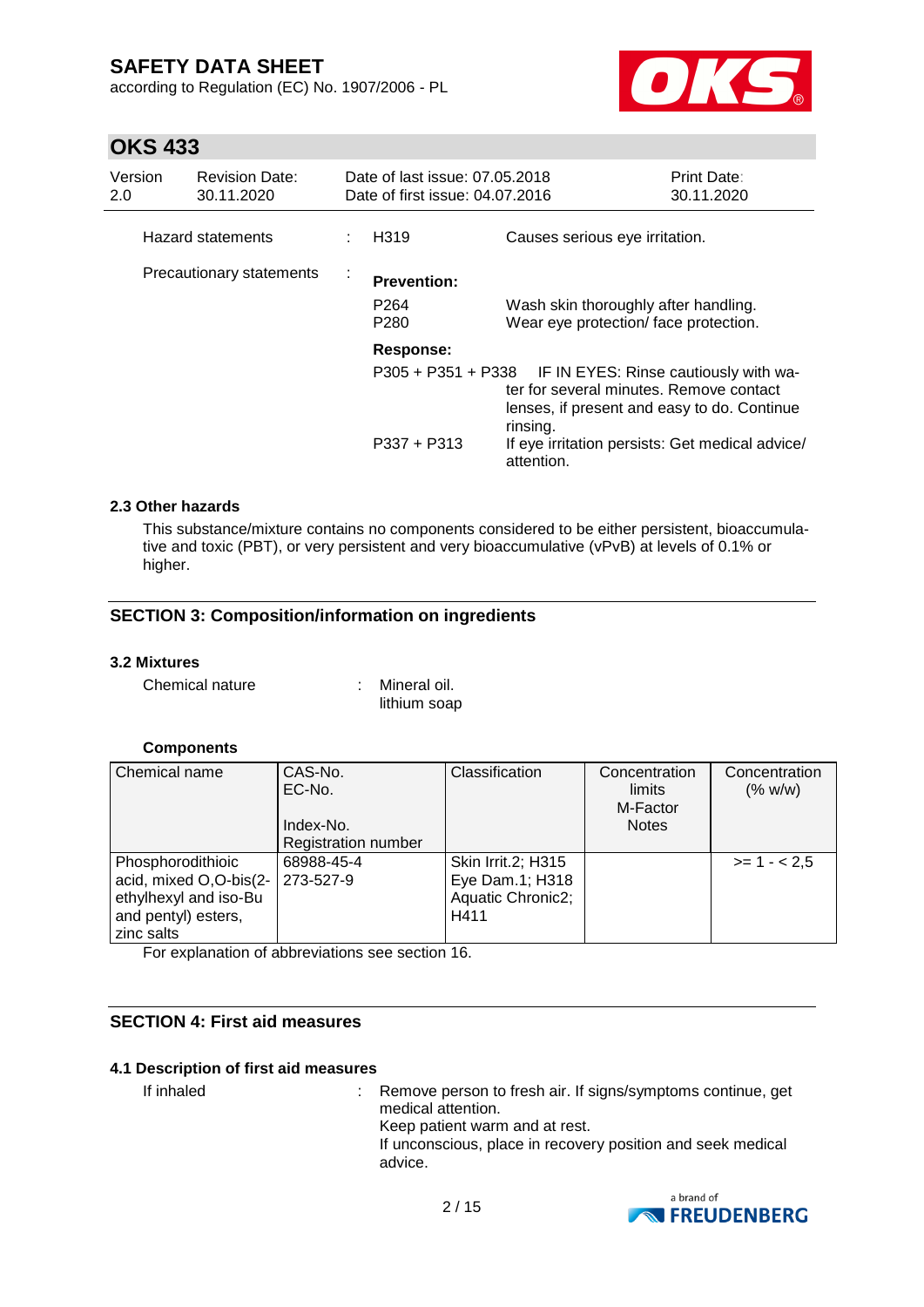according to Regulation (EC) No. 1907/2006 - PL



# **OKS 433**

| Version<br>2.0 | <b>Revision Date:</b><br>30.11.2020 | Date of last issue: 07.05.2018<br>Date of first issue: 04.07.2016                                                                                                                                                                                          | Print Date:<br>30.11.2020 |
|----------------|-------------------------------------|------------------------------------------------------------------------------------------------------------------------------------------------------------------------------------------------------------------------------------------------------------|---------------------------|
|                |                                     | Keep respiratory tract clear.<br>If breathing is irregular or stopped, administer artificial respira-<br>tion.                                                                                                                                             |                           |
|                | In case of skin contact             | Take off all contaminated clothing immediately.<br>Wash off immediately with soap and plenty of water.<br>Get medical attention immediately if irritation develops and<br>persists.<br>Wash clothing before reuse.<br>Thoroughly clean shoes before reuse. |                           |
|                | In case of eye contact              | Rinse immediately with plenty of water, also under the eyelids,<br>for at least 10 minutes.<br>Seek medical advice.                                                                                                                                        |                           |
| If swallowed   |                                     | Move the victim to fresh air.<br>If unconscious, place in recovery position and seek medical<br>advice.<br>Keep respiratory tract clear.<br>Do not induce vomiting without medical advice.<br>Never give anything by mouth to an unconscious person.       |                           |

### **4.2 Most important symptoms and effects, both acute and delayed**

| Symptoms | : No information available. |
|----------|-----------------------------|
| Risks    | : None known.               |

### **4.3 Indication of any immediate medical attention and special treatment needed**

Treatment : No information available.

### **SECTION 5: Firefighting measures**

#### **5.1 Extinguishing media**

media

| Suitable extinguishing media | Use water spray, alcohol-resistant foam, dry chemical or car-<br>bon dioxide. |
|------------------------------|-------------------------------------------------------------------------------|
| Unsuitable extinguishing     | : High volume water jet                                                       |

# **5.2 Special hazards arising from the substance or mixture**

| Hazardous combustion prod- : Carbon oxides |                      |
|--------------------------------------------|----------------------|
| ucts                                       | Sulphur oxides       |
|                                            | Oxides of phosphorus |
|                                            | Metal oxides         |

### **5.3 Advice for firefighters**

Special protective equipment : In the event of fire, wear self-contained breathing apparatus.

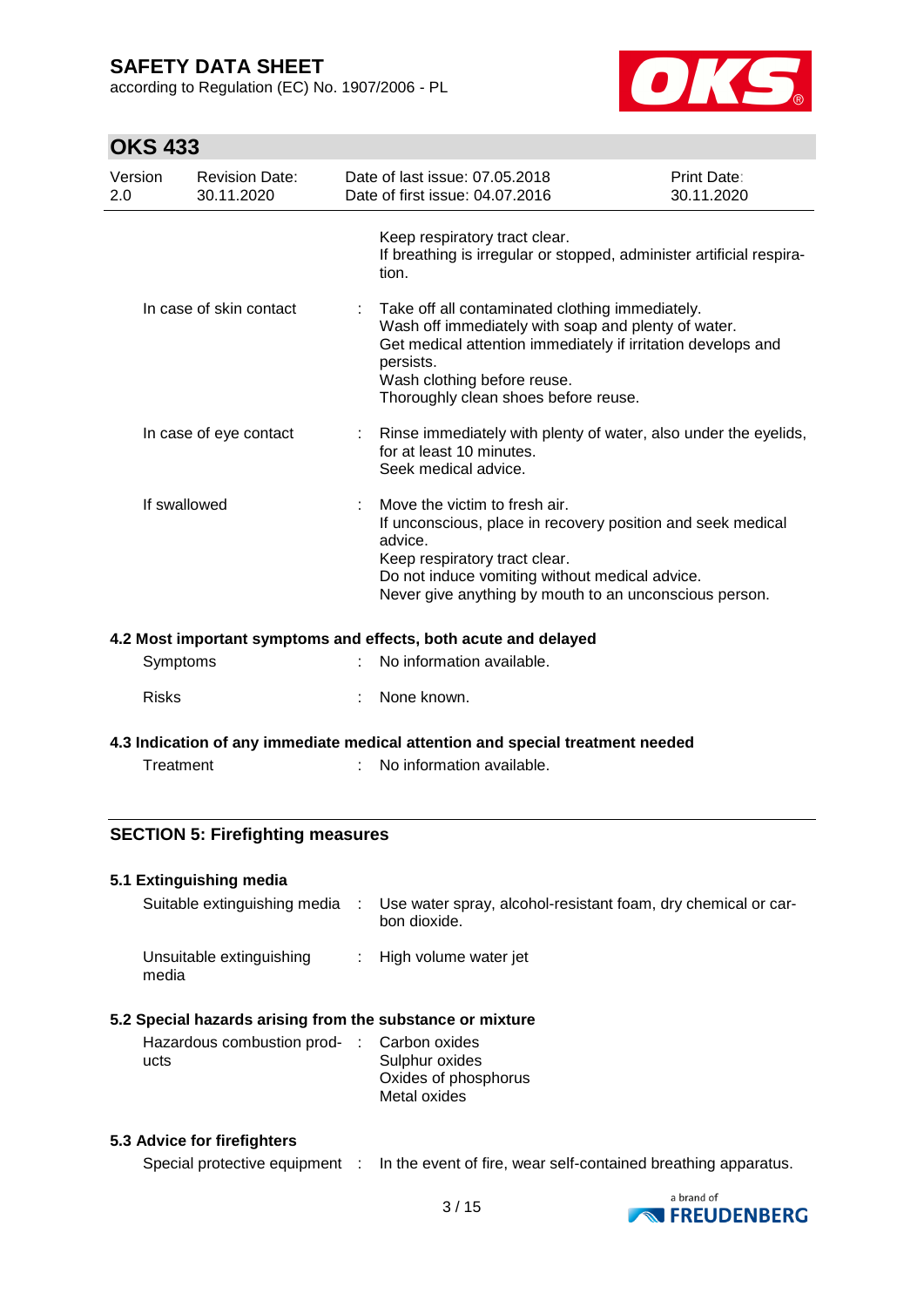according to Regulation (EC) No. 1907/2006 - PL



# **OKS 433**

| Version<br>2.0   | <b>Revision Date:</b><br>30.11.2020 | Date of last issue: 07.05.2018<br>Date of first issue: 04.07.2016                                     | Print Date:<br>30.11.2020 |
|------------------|-------------------------------------|-------------------------------------------------------------------------------------------------------|---------------------------|
| for firefighters |                                     | Use personal protective equipment. Exposure to decomposi-<br>tion products may be a hazard to health. |                           |
|                  | Further information                 | Standard procedure for chemical fires.                                                                |                           |

# **SECTION 6: Accidental release measures**

| 6.1 Personal precautions, protective equipment and emergency procedures |  |                                                                                                                                                                                                                                                                     |  |  |
|-------------------------------------------------------------------------|--|---------------------------------------------------------------------------------------------------------------------------------------------------------------------------------------------------------------------------------------------------------------------|--|--|
| Personal precautions                                                    |  | : Evacuate personnel to safe areas.<br>Use the indicated respiratory protection if the occupational<br>exposure limit is exceeded and/or in case of product release<br>(dust).<br>Avoid breathing dust.<br>Refer to protective measures listed in sections 7 and 8. |  |  |
| <b>6.2 Environmental precautions</b>                                    |  |                                                                                                                                                                                                                                                                     |  |  |
| Environmental precautions                                               |  | : Try to prevent the material from entering drains or water<br>courses.<br>Local authorities should be advised if significant spillages                                                                                                                             |  |  |
|                                                                         |  | cannot be contained.                                                                                                                                                                                                                                                |  |  |

### **6.3 Methods and material for containment and cleaning up**

| Methods for cleaning up | Clean up promptly by sweeping or vacuum.          |
|-------------------------|---------------------------------------------------|
|                         | Keep in suitable, closed containers for disposal. |

### **6.4 Reference to other sections**

For personal protection see section 8.

# **SECTION 7: Handling and storage**

### **7.1 Precautions for safe handling**

| Advice on safe handling | : Avoid contact with skin and eyes.<br>For personal protection see section 8.<br>Smoking, eating and drinking should be prohibited in the ap-<br>plication area.<br>Wash hands and face before breaks and immediately after<br>handling the product.<br>Do not get in eyes or mouth or on skin.<br>Do not get on skin or clothing.<br>Do not ingest.<br>Do not repack.<br>These safety instructions also apply to empty packaging which<br>may still contain product residues.<br>Keep container closed when not in use. |
|-------------------------|--------------------------------------------------------------------------------------------------------------------------------------------------------------------------------------------------------------------------------------------------------------------------------------------------------------------------------------------------------------------------------------------------------------------------------------------------------------------------------------------------------------------------|
| Hygiene measures        | Wash face, hands and any exposed skin thoroughly after                                                                                                                                                                                                                                                                                                                                                                                                                                                                   |

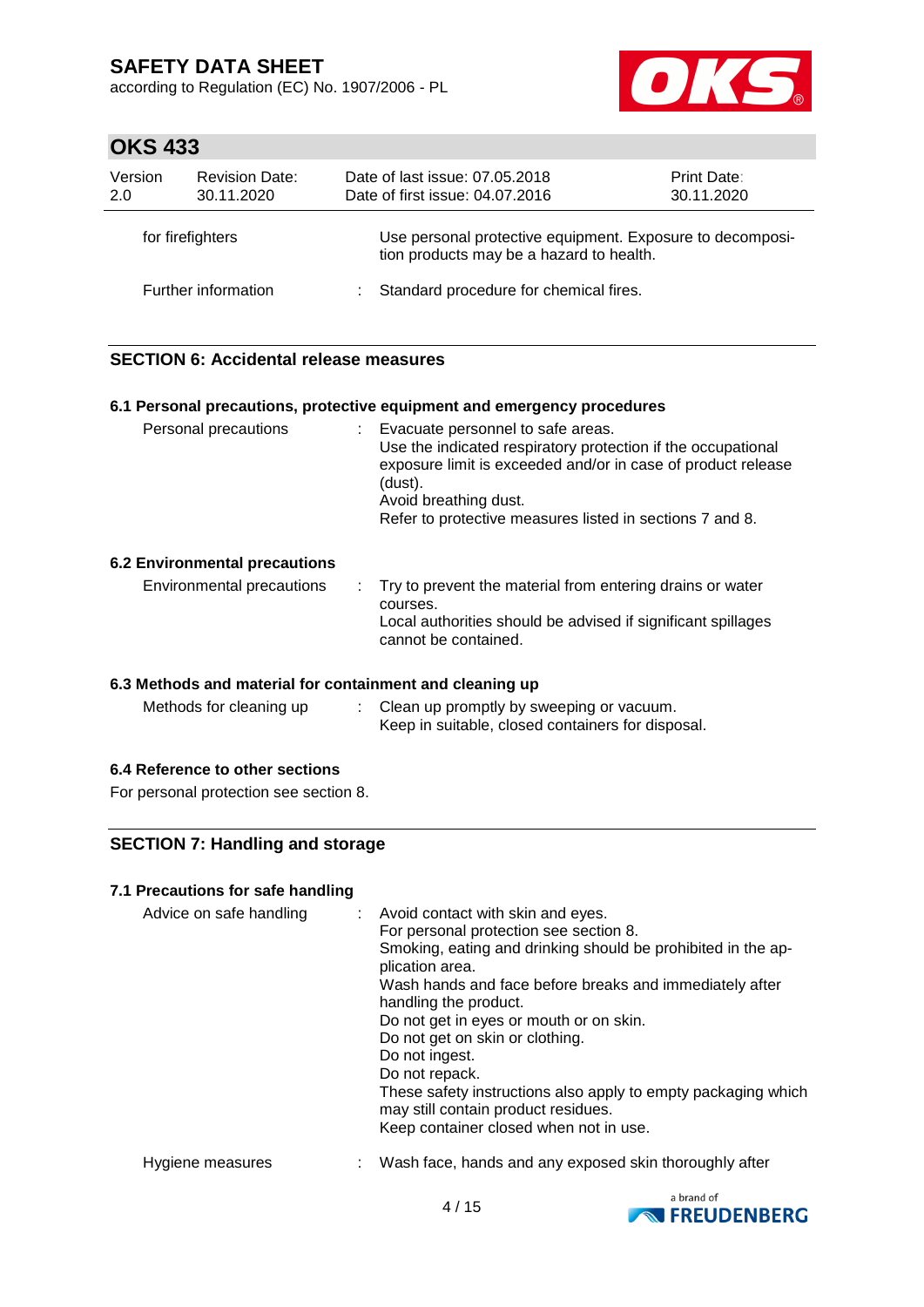according to Regulation (EC) No. 1907/2006 - PL



# **OKS 433**

| Version | <b>Revision Date:</b> | Date of last issue: 07,05,2018  | <b>Print Date:</b> |
|---------|-----------------------|---------------------------------|--------------------|
| 2.0     | 30.11.2020            | Date of first issue: 04.07.2016 | 30.11.2020         |

handling.

### **7.2 Conditions for safe storage, including any incompatibilities**

| Store in original container. Keep container closed when not in<br>use. Keep in a dry, cool and well-ventilated place. Containers<br>which are opened must be carefully resealed and kept upright<br>to prevent leakage. Store in accordance with the particular<br>national regulations. Keep in properly labelled containers. |
|--------------------------------------------------------------------------------------------------------------------------------------------------------------------------------------------------------------------------------------------------------------------------------------------------------------------------------|
| Specific instructions for handling, not required.                                                                                                                                                                                                                                                                              |
|                                                                                                                                                                                                                                                                                                                                |

## **SECTION 8: Exposure controls/personal protection**

### **8.1 Control parameters**

Contains no substances with occupational exposure limit values.

#### **8.2 Exposure controls**

### **Engineering measures**

It is recommended that all dust control equipment such as local exhaust ventilation and material transport systems involved in handling of this product contain explosion relief vents or an explosion suppression system or an oxygen deficient environment.

| Personal protective equipment |  |  |  |
|-------------------------------|--|--|--|
|-------------------------------|--|--|--|

| Safety glasses with side-shields                                                                                                                                                                                                                                                                                                                                             |
|------------------------------------------------------------------------------------------------------------------------------------------------------------------------------------------------------------------------------------------------------------------------------------------------------------------------------------------------------------------------------|
| Nitrile rubber<br>$:$ > 10 min<br>: Class 1                                                                                                                                                                                                                                                                                                                                  |
| For prolonged or repeated contact use protective gloves. The<br>break through time depends amongst other things on the<br>material, the thickness and the type of glove and therefore<br>has to be measured for each case.<br>The selected protective gloves have to satisfy the specifica-<br>tions of Regulation (EU) 2016/425 and the standard EN 374<br>derived from it. |
| Not required; except in case of aerosol formation.                                                                                                                                                                                                                                                                                                                           |
| Filter type A-P                                                                                                                                                                                                                                                                                                                                                              |
| The type of protective equipment must be selected according<br>to the concentration and amount of the dangerous substance<br>at the specific workplace.<br>Choose body protection in relation to its type, to the concen-                                                                                                                                                    |
|                                                                                                                                                                                                                                                                                                                                                                              |

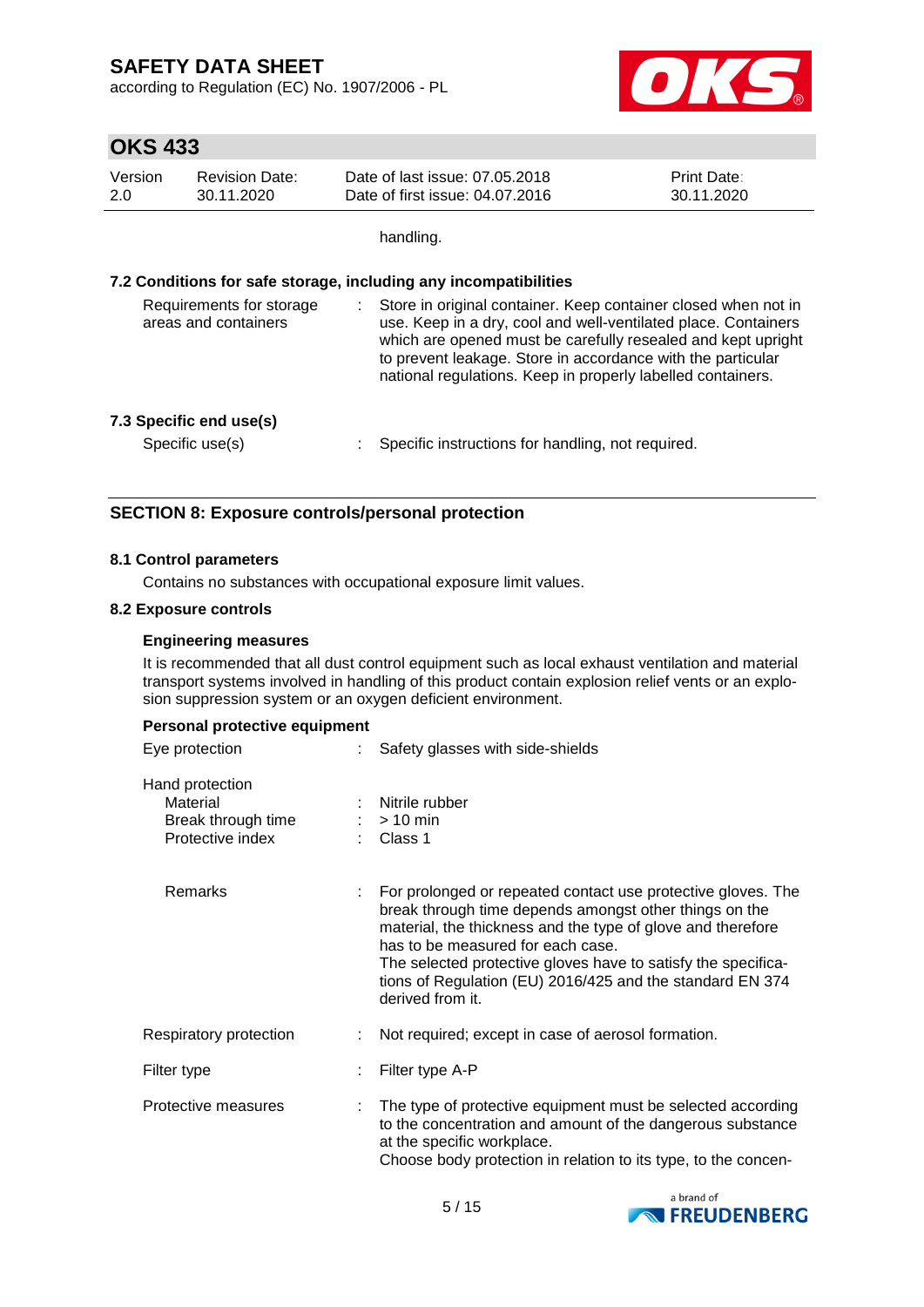according to Regulation (EC) No. 1907/2006 - PL



# **OKS 433**

| Version | Revision Date: | Date of last issue: 07.05.2018  | <b>Print Date:</b> |
|---------|----------------|---------------------------------|--------------------|
| -2.0    | 30.11.2020     | Date of first issue: 04.07.2016 | 30.11.2020         |

tration and amount of dangerous substances, and to the specific work-place.

# **SECTION 9: Physical and chemical properties**

| Appearance                                                              |                           | solid                                                               |
|-------------------------------------------------------------------------|---------------------------|---------------------------------------------------------------------|
| Colour                                                                  | ÷                         | red brown                                                           |
| Odour                                                                   |                           | characteristic                                                      |
| <b>Odour Threshold</b>                                                  | ÷                         | No data available                                                   |
|                                                                         |                           |                                                                     |
| pH                                                                      | ÷                         | Not applicable                                                      |
| Melting point/range                                                     | ÷                         | No data available                                                   |
| Boiling point/boiling range                                             | ÷                         | No data available                                                   |
| Flash point                                                             | ÷                         | >100 °C                                                             |
| Evaporation rate                                                        | ÷                         | No data available                                                   |
| Flammability (solid, gas)                                               | $\ddot{\phantom{a}}$      | No data available                                                   |
| Upper explosion limit / Upper : No data available<br>flammability limit |                           |                                                                     |
| Lower explosion limit / Lower :<br>flammability limit                   |                           | No data available                                                   |
| Vapour pressure                                                         | ÷                         | < 0,001 hPa (20 $^{\circ}$ C)                                       |
| Relative vapour density                                                 | ÷                         | No data available                                                   |
| Relative density                                                        | $\mathbb{R}^{\mathbb{Z}}$ | 0,9(20 °C)<br>Reference substance: Water<br>The value is calculated |
| Density                                                                 | ÷                         | $0,93$ g/cm3<br>(20 °C)                                             |
| <b>Bulk density</b>                                                     |                           | No data available                                                   |
| Solubility(ies)<br>Water solubility                                     | ÷                         | insoluble                                                           |

# **9.1 Information on basic physical and chemical properties**

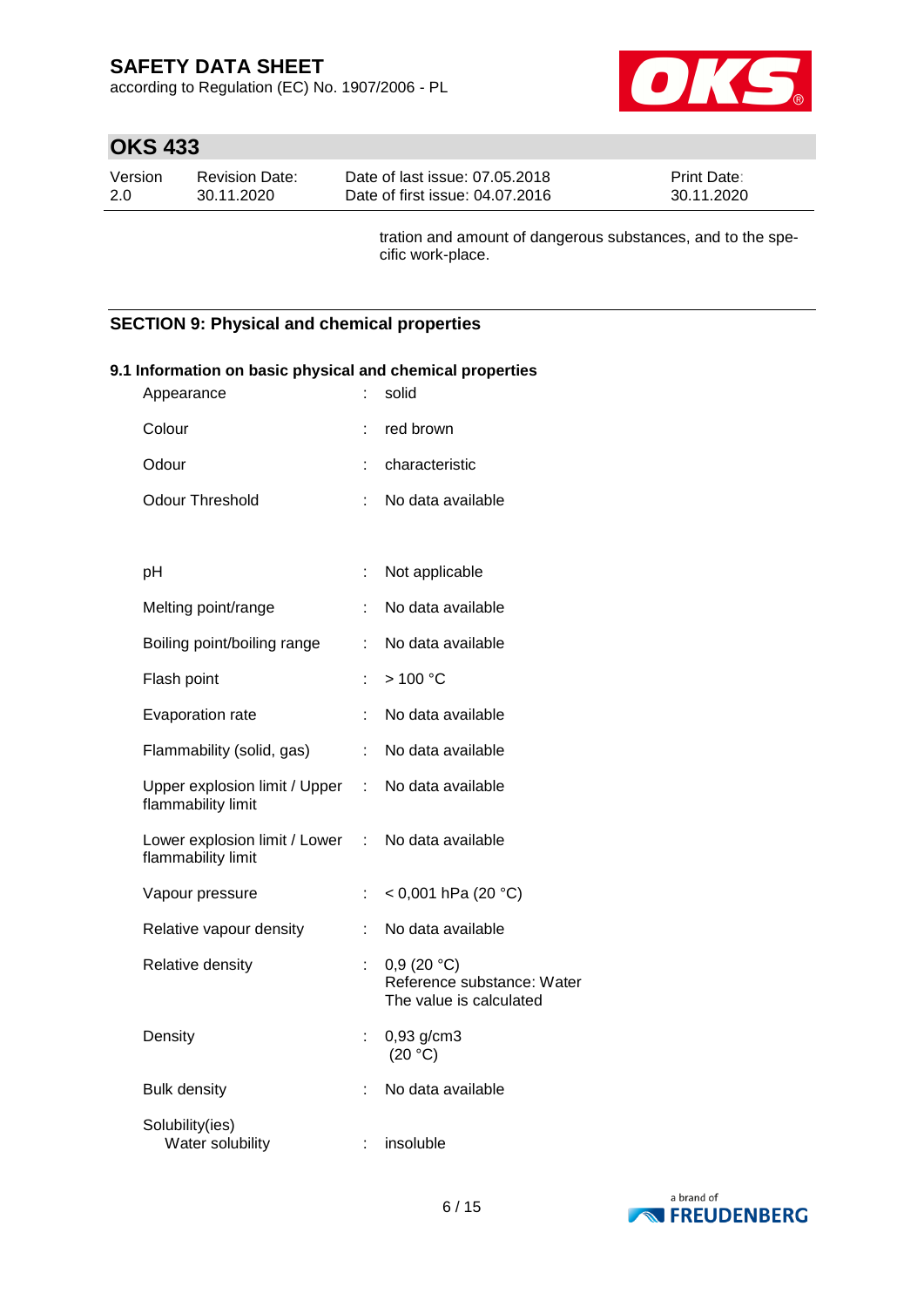according to Regulation (EC) No. 1907/2006 - PL



# **OKS 433**

| Version<br>2.0                                   |               | <b>Revision Date:</b><br>30.11.2020 |                   | Date of last issue: 07.05.2018<br>Date of first issue: 04.07.2016 | Print Date:<br>30.11.2020 |
|--------------------------------------------------|---------------|-------------------------------------|-------------------|-------------------------------------------------------------------|---------------------------|
| Solubility in other solvents : No data available |               |                                     |                   |                                                                   |                           |
| Partition coefficient: n-<br>octanol/water       |               |                                     | No data available |                                                                   |                           |
|                                                  |               | Auto-ignition temperature           | ÷                 | No data available                                                 |                           |
|                                                  |               | Decomposition temperature           | ÷                 | No data available                                                 |                           |
|                                                  | Viscosity     | Viscosity, dynamic                  |                   | No data available                                                 |                           |
|                                                  |               | Viscosity, kinematic                | ÷                 | No data available                                                 |                           |
|                                                  |               | <b>Explosive properties</b>         |                   | Not explosive                                                     |                           |
|                                                  |               | Oxidizing properties                |                   | No data available                                                 |                           |
| 9.2 Other information                            |               |                                     |                   |                                                                   |                           |
|                                                  |               | Sublimation point                   |                   | No data available                                                 |                           |
|                                                  | Self-ignition |                                     |                   | No data available                                                 |                           |

## **SECTION 10: Stability and reactivity**

### **10.1 Reactivity**

No hazards to be specially mentioned.

### **10.2 Chemical stability**

Stable under normal conditions.

### **10.3 Possibility of hazardous reactions**

| Hazardous reactions |  | No dangerous reaction known under conditions of normal use. |
|---------------------|--|-------------------------------------------------------------|
|---------------------|--|-------------------------------------------------------------|

## **10.4 Conditions to avoid**

Conditions to avoid : No conditions to be specially mentioned.

### **10.5 Incompatible materials**

Materials to avoid : No materials to be especially mentioned.

### **10.6 Hazardous decomposition products**

No decomposition if stored and applied as directed.

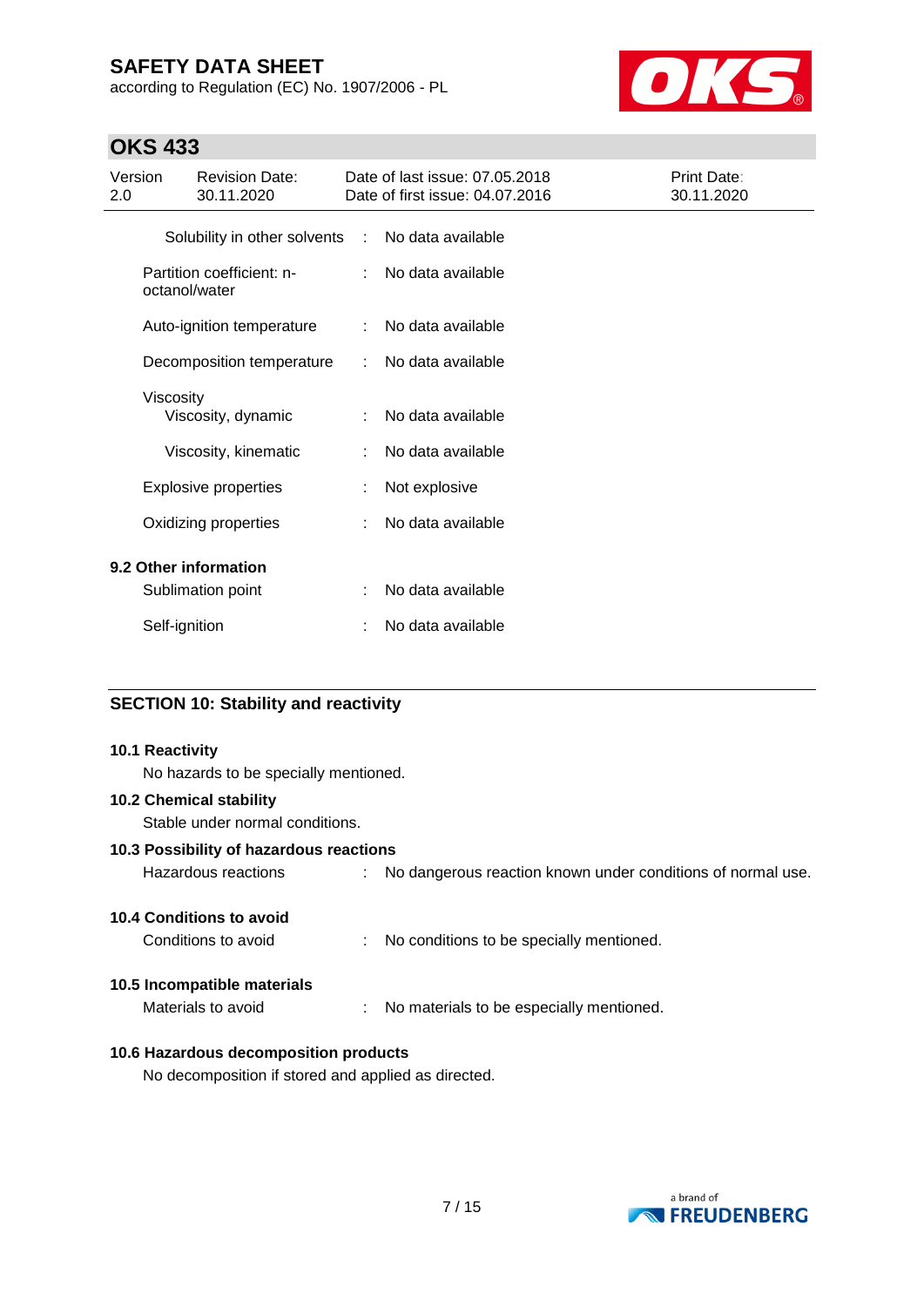according to Regulation (EC) No. 1907/2006 - PL



# **OKS 433**

| Version | Revision Date: | Date of last issue: 07.05.2018  | <b>Print Date:</b> |
|---------|----------------|---------------------------------|--------------------|
| 2.0     | 30.11.2020     | Date of first issue: 04.07.2016 | 30.11.2020         |

### **SECTION 11: Toxicological information**

#### **11.1 Information on toxicological effects**

**Acute toxicity**

### **Product:**

| Acute oral toxicity       | : Remarks: This information is not available. |
|---------------------------|-----------------------------------------------|
| Acute inhalation toxicity | : Remarks: This information is not available. |
| Acute dermal toxicity     | : Remarks: This information is not available. |

#### **Skin corrosion/irritation**

### **Product:**

Remarks : This information is not available.

### **Components:**

**Phosphorodithioic acid, mixed O,O-bis(2-ethylhexyl and iso-Bu and pentyl) esters, zinc salts:**

| Assessment | Irritating to skin. |
|------------|---------------------|
| Result     | Skin irritation     |

#### **Serious eye damage/eye irritation**

#### **Product:**

Remarks : Irritating to eyes.

### **Components:**

**Phosphorodithioic acid, mixed O,O-bis(2-ethylhexyl and iso-Bu and pentyl) esters, zinc salts:**

Assessment : Risk of serious damage to eyes.<br>Result : Blindness : Blindness

### **Respiratory or skin sensitisation**

### **Product:**

| Remarks |  | This information is not available. |
|---------|--|------------------------------------|
|---------|--|------------------------------------|

# **Germ cell mutagenicity**

#### **Product:**

| Genotoxicity in vitro | : Remarks: No data available |
|-----------------------|------------------------------|
| Genotoxicity in vivo  | : Remarks: No data available |

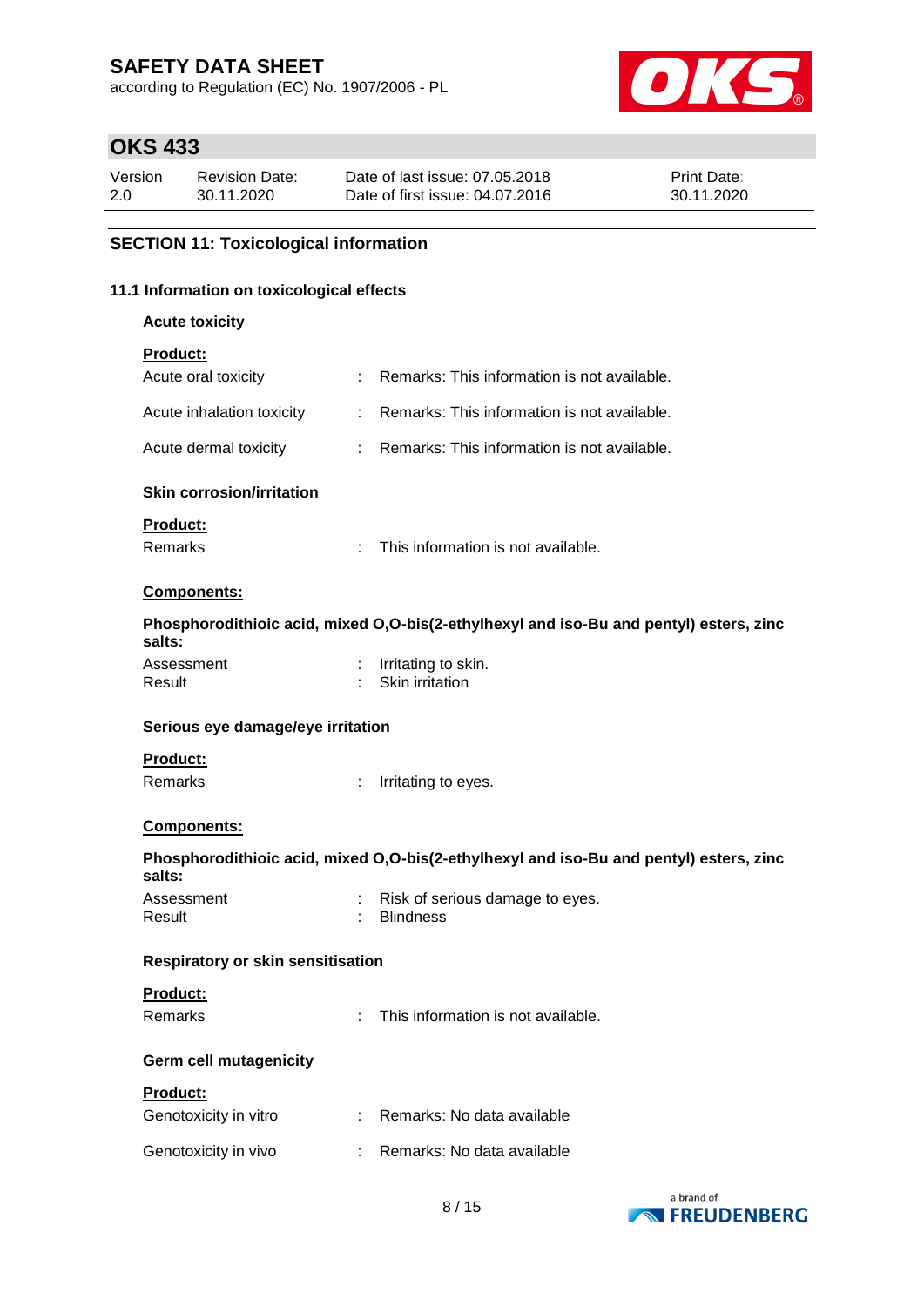according to Regulation (EC) No. 1907/2006 - PL



# **OKS 433**

| Version<br>2.0 |                 | <b>Revision Date:</b><br>30.11.2020 |   | Date of last issue: 07.05.2018<br>Date of first issue: 04.07.2016                               | Print Date:<br>30.11.2020 |
|----------------|-----------------|-------------------------------------|---|-------------------------------------------------------------------------------------------------|---------------------------|
|                |                 | Carcinogenicity                     |   |                                                                                                 |                           |
|                | <b>Product:</b> |                                     |   |                                                                                                 |                           |
|                | <b>Remarks</b>  |                                     | ÷ | No data available                                                                               |                           |
|                |                 | <b>Reproductive toxicity</b>        |   |                                                                                                 |                           |
|                | <b>Product:</b> |                                     |   |                                                                                                 |                           |
|                |                 | Effects on fertility                |   | Remarks: No data available                                                                      |                           |
|                | ment            | Effects on foetal develop-          |   | : Remarks: No data available                                                                    |                           |
|                |                 | <b>Repeated dose toxicity</b>       |   |                                                                                                 |                           |
|                | <b>Product:</b> |                                     |   |                                                                                                 |                           |
|                | <b>Remarks</b>  |                                     | ÷ | This information is not available.                                                              |                           |
|                |                 | <b>Aspiration toxicity</b>          |   |                                                                                                 |                           |
|                | <b>Product:</b> |                                     |   |                                                                                                 |                           |
|                |                 | This information is not available.  |   |                                                                                                 |                           |
|                |                 | <b>Further information</b>          |   |                                                                                                 |                           |
|                | <b>Product:</b> |                                     |   |                                                                                                 |                           |
|                | <b>Remarks</b>  |                                     | ÷ | Information given is based on data on the components and<br>the toxicology of similar products. |                           |

# **SECTION 12: Ecological information**

# **12.1 Toxicity**

| <b>Product:</b>                                        |             |                            |
|--------------------------------------------------------|-------------|----------------------------|
| Toxicity to fish                                       |             | Remarks: No data available |
| Toxicity to daphnia and other<br>aquatic invertebrates | $\sim 10^6$ | Remarks: No data available |
| Toxicity to algae/aquatic<br>plants                    | t.          | Remarks: No data available |
| Toxicity to microorganisms                             | I           | Remarks: No data available |

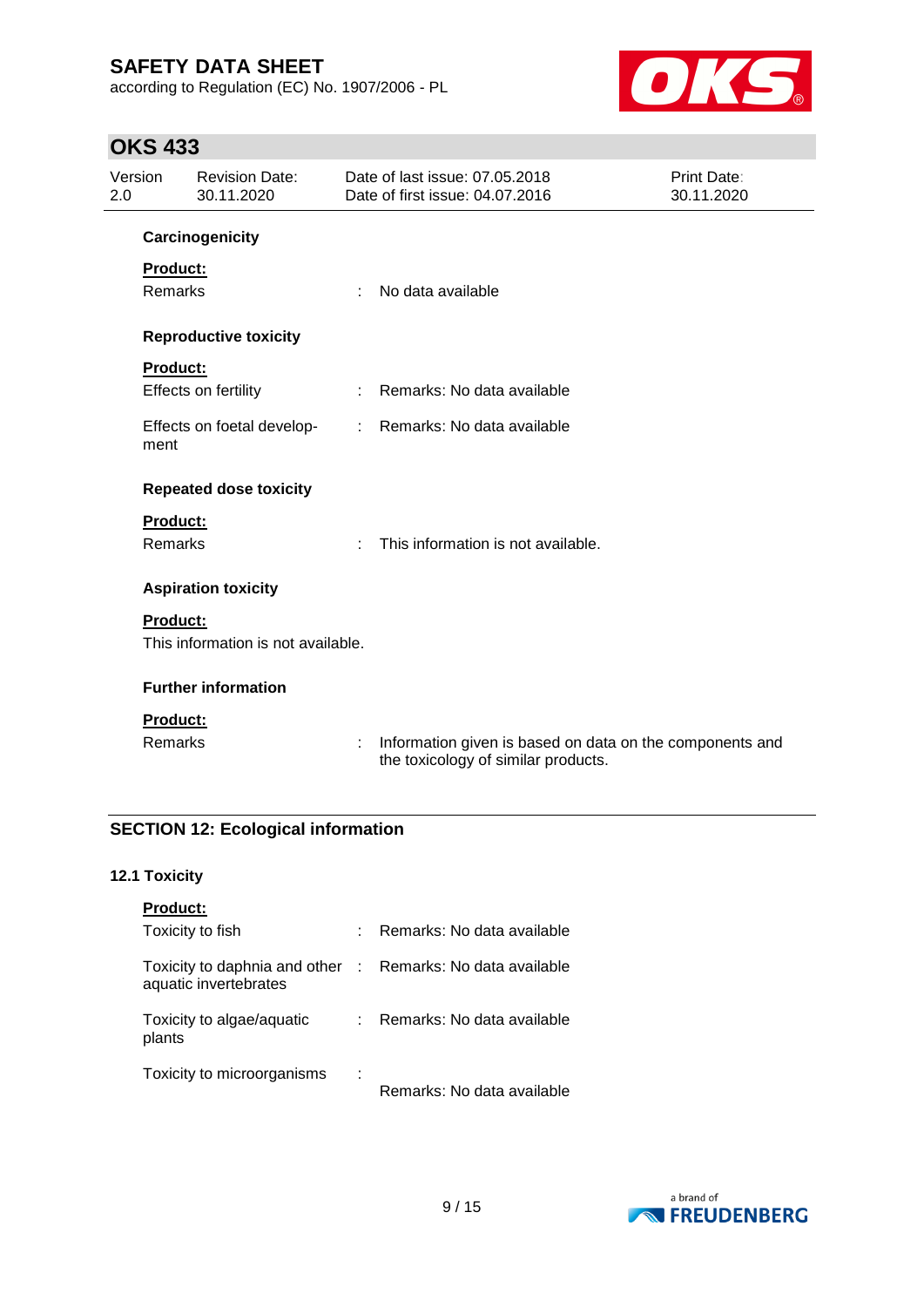according to Regulation (EC) No. 1907/2006 - PL



# **OKS 433**

| Version | <b>Revision Date:</b> | Date of last issue: 07.05.2018  | <b>Print Date:</b> |
|---------|-----------------------|---------------------------------|--------------------|
| 2.0     | 30.11.2020            | Date of first issue: 04.07.2016 | 30.11.2020         |

### **Components:**

**Phosphorodithioic acid, mixed O,O-bis(2-ethylhexyl and iso-Bu and pentyl) esters, zinc salts:**

Toxicity to fish : LC50 (Fish): > 1 - 10 mg/l

Exposure time: 96 h

### **12.2 Persistence and degradability**

| <b>Product:</b> |  |  |
|-----------------|--|--|
|                 |  |  |

| Biodegradability                                                | : Remarks: No data available |
|-----------------------------------------------------------------|------------------------------|
| Physico-chemical removabil- : Remarks: No data available<br>ity |                              |

### **Components:**

|                                                                                                                                                                                                                                | Phosphorodithioic acid, mixed O,O-bis(2-ethylhexyl and iso-Bu and pentyl) esters, zinc                                                                                                                                        |
|--------------------------------------------------------------------------------------------------------------------------------------------------------------------------------------------------------------------------------|-------------------------------------------------------------------------------------------------------------------------------------------------------------------------------------------------------------------------------|
| salts:                                                                                                                                                                                                                         |                                                                                                                                                                                                                               |
| The second control of the second second control of the second second second to the second second second second second second second second second second second second second second second second second second second second | The control of the control of the control of the control of the control of the control of the control of the control of the control of the control of the control of the control of the control of the control of the control |

| Biodegradability |  | Result: Not readily biodegradable. |
|------------------|--|------------------------------------|
|------------------|--|------------------------------------|

#### **12.3 Bioaccumulative potential**

**Product:**

| <b>Bioaccumulation</b> | : Remarks: This mixture contains no substance considered to |
|------------------------|-------------------------------------------------------------|
|                        | be persistent, bioaccumulating and toxic (PBT).             |
|                        | This mixture contains no substance considered to be very    |
|                        | persistent and very bioaccumulating (vPvB).                 |

### **12.4 Mobility in soil**

| <b>Product:</b>                                    |                              |
|----------------------------------------------------|------------------------------|
| Mobility                                           | : Remarks: No data available |
| Distribution among environ-<br>mental compartments | : Remarks: No data available |

## **12.5 Results of PBT and vPvB assessment**

#### **Product:**

| $0.1\%$ or higher | Assessment |  | : This substance/mixture contains no components considered<br>to be either persistent, bioaccumulative and toxic (PBT), or<br>very persistent and very bioaccumulative (vPvB) at levels of |
|-------------------|------------|--|--------------------------------------------------------------------------------------------------------------------------------------------------------------------------------------------|
|-------------------|------------|--|--------------------------------------------------------------------------------------------------------------------------------------------------------------------------------------------|

### **12.6 Other adverse effects**

#### **Product:**

| Additional ecological infor- |  | No information on ecology is available. |
|------------------------------|--|-----------------------------------------|
|------------------------------|--|-----------------------------------------|

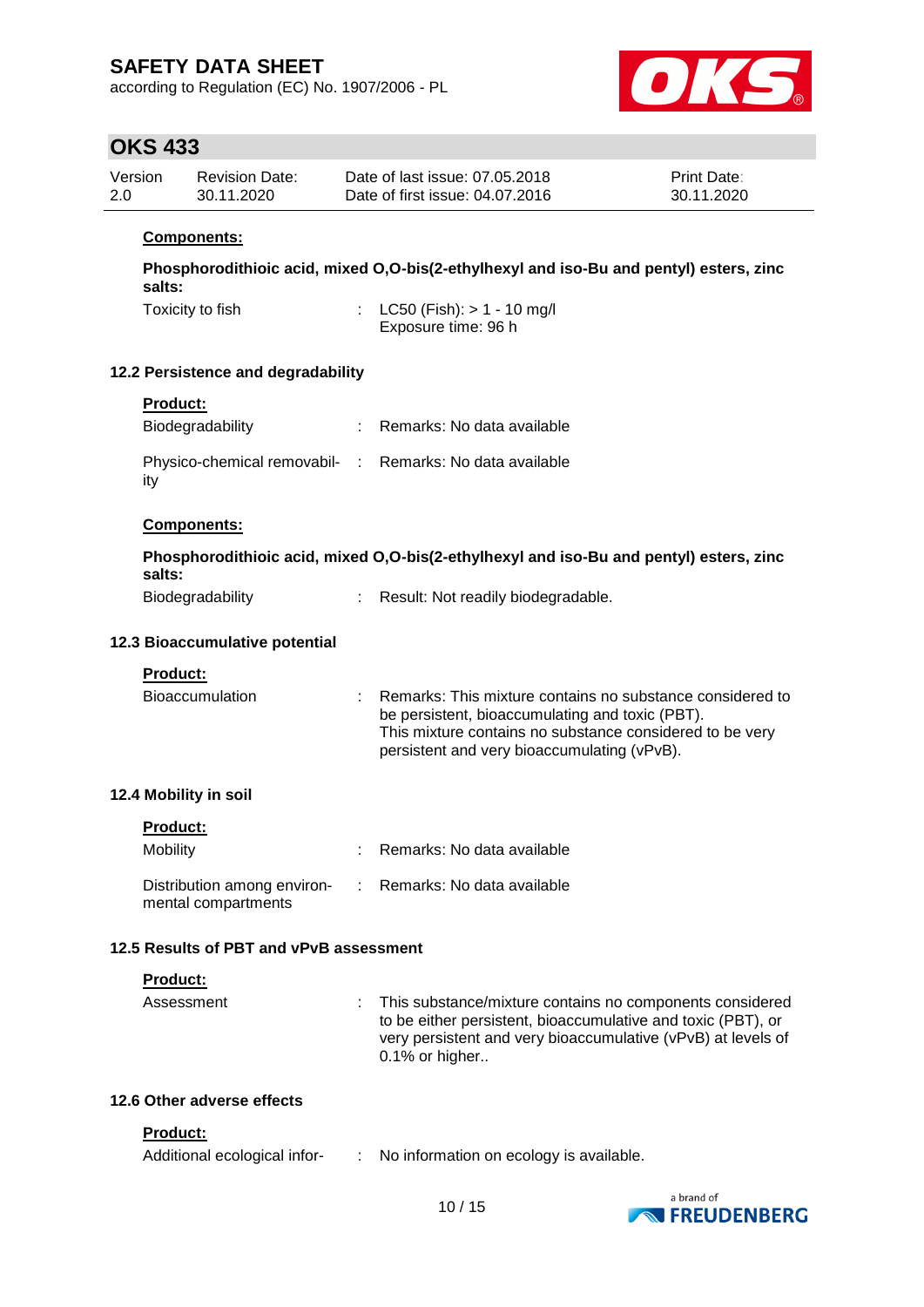according to Regulation (EC) No. 1907/2006 - PL



# **OKS 433**

| Version | <b>Revision Date:</b> | Date of last issue: 07.05.2018  | <b>Print Date:</b> |
|---------|-----------------------|---------------------------------|--------------------|
| -2.0    | 30.11.2020            | Date of first issue: 04.07.2016 | 30.11.2020         |

mation

# **SECTION 13: Disposal considerations**

|         | 13.1 Waste treatment methods |    |                                                                                                                                                                                                                    |
|---------|------------------------------|----|--------------------------------------------------------------------------------------------------------------------------------------------------------------------------------------------------------------------|
| Product |                              | ÷  | The product should not be allowed to enter drains, water<br>courses or the soil.<br>Do not dispose of with domestic refuse.<br>Dispose of as hazardous waste in compliance with local and<br>national regulations. |
|         |                              |    | Waste codes should be assigned by the user based on the<br>application for which the product was used.                                                                                                             |
|         | Contaminated packaging       | t. | Packaging that is not properly emptied must be disposed of as<br>the unused product.<br>Dispose of waste product or used containers according to<br>local regulations.                                             |
|         |                              |    | The following Waste Codes are only suggestions:                                                                                                                                                                    |
|         | Waste Code                   |    | used product, unused product<br>12 01 12*, spent waxes and fats                                                                                                                                                    |
|         |                              |    | uncleaned packagings<br>15 01 10, packaging containing residues of or contaminated<br>by hazardous substances                                                                                                      |

# **SECTION 14: Transport information**

### **14.1 UN number**

| <b>ADN</b>                   |    | Not regulated as a dangerous good |
|------------------------------|----|-----------------------------------|
| <b>ADR</b>                   | ÷. | Not regulated as a dangerous good |
| <b>RID</b>                   |    | Not regulated as a dangerous good |
| <b>IMDG</b>                  |    | Not regulated as a dangerous good |
| <b>IATA</b>                  | ÷  | Not regulated as a dangerous good |
| 14.2 UN proper shipping name |    |                                   |
| <b>ADN</b>                   | ÷. | Not regulated as a dangerous good |
| <b>ADR</b>                   | ÷. | Not regulated as a dangerous good |
| <b>RID</b>                   | ÷  | Not regulated as a dangerous good |
| <b>IMDG</b>                  |    | Not regulated as a dangerous good |
|                              |    |                                   |

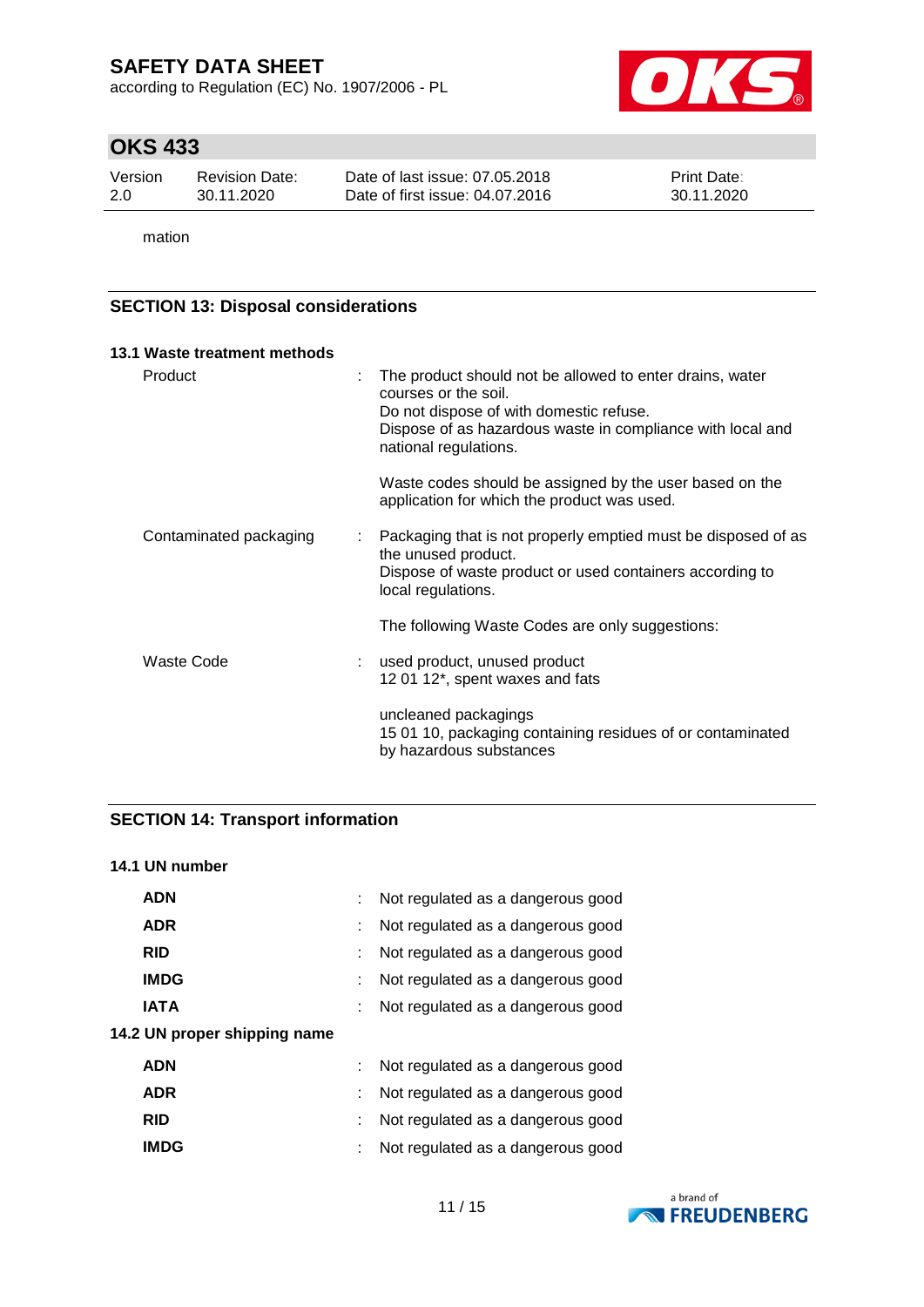according to Regulation (EC) No. 1907/2006 - PL



# **OKS 433**

| Version<br>Date of last issue: 07.05.2018<br><b>Revision Date:</b><br>Print Date:<br>2.0<br>30.11.2020<br>Date of first issue: 04.07.2016<br>30.11.2020<br><b>IATA</b><br>Not regulated as a dangerous good<br>14.3 Transport hazard class(es)<br><b>ADN</b><br>Not regulated as a dangerous good<br><b>ADR</b><br>Not regulated as a dangerous good<br><b>RID</b><br>Not regulated as a dangerous good<br><b>IMDG</b><br>Not regulated as a dangerous good<br><b>IATA</b><br>Not regulated as a dangerous good<br>14.4 Packing group<br><b>ADN</b><br>Not regulated as a dangerous good<br><b>ADR</b><br>Not regulated as a dangerous good<br><b>RID</b><br>Not regulated as a dangerous good<br><b>IMDG</b><br>Not regulated as a dangerous good<br><b>IATA (Cargo)</b><br>Not regulated as a dangerous good<br><b>IATA (Passenger)</b><br>Not regulated as a dangerous good<br><b>14.5 Environmental hazards</b><br><b>ADN</b><br>Not regulated as a dangerous good<br><b>ADR</b><br>Not regulated as a dangerous good<br><b>RID</b><br>Not regulated as a dangerous good<br><b>IMDG</b><br>Not regulated as a dangerous good<br><b>IATA (Passenger)</b><br>Not regulated as a dangerous good<br><b>IATA (Cargo)</b><br>Not regulated as a dangerous good<br>14.6 Special precautions for user<br>Not applicable<br>14.7 Transport in bulk according to Annex II of Marpol and the IBC Code<br>Remarks<br>Not applicable for product as supplied.<br><b>SECTION 15: Regulatory information</b> | טניד טווט |  |  |
|---------------------------------------------------------------------------------------------------------------------------------------------------------------------------------------------------------------------------------------------------------------------------------------------------------------------------------------------------------------------------------------------------------------------------------------------------------------------------------------------------------------------------------------------------------------------------------------------------------------------------------------------------------------------------------------------------------------------------------------------------------------------------------------------------------------------------------------------------------------------------------------------------------------------------------------------------------------------------------------------------------------------------------------------------------------------------------------------------------------------------------------------------------------------------------------------------------------------------------------------------------------------------------------------------------------------------------------------------------------------------------------------------------------------------------------------------------------------------------------------------|-----------|--|--|
|                                                                                                                                                                                                                                                                                                                                                                                                                                                                                                                                                                                                                                                                                                                                                                                                                                                                                                                                                                                                                                                                                                                                                                                                                                                                                                                                                                                                                                                                                                   |           |  |  |
|                                                                                                                                                                                                                                                                                                                                                                                                                                                                                                                                                                                                                                                                                                                                                                                                                                                                                                                                                                                                                                                                                                                                                                                                                                                                                                                                                                                                                                                                                                   |           |  |  |
|                                                                                                                                                                                                                                                                                                                                                                                                                                                                                                                                                                                                                                                                                                                                                                                                                                                                                                                                                                                                                                                                                                                                                                                                                                                                                                                                                                                                                                                                                                   |           |  |  |
|                                                                                                                                                                                                                                                                                                                                                                                                                                                                                                                                                                                                                                                                                                                                                                                                                                                                                                                                                                                                                                                                                                                                                                                                                                                                                                                                                                                                                                                                                                   |           |  |  |
|                                                                                                                                                                                                                                                                                                                                                                                                                                                                                                                                                                                                                                                                                                                                                                                                                                                                                                                                                                                                                                                                                                                                                                                                                                                                                                                                                                                                                                                                                                   |           |  |  |
|                                                                                                                                                                                                                                                                                                                                                                                                                                                                                                                                                                                                                                                                                                                                                                                                                                                                                                                                                                                                                                                                                                                                                                                                                                                                                                                                                                                                                                                                                                   |           |  |  |
|                                                                                                                                                                                                                                                                                                                                                                                                                                                                                                                                                                                                                                                                                                                                                                                                                                                                                                                                                                                                                                                                                                                                                                                                                                                                                                                                                                                                                                                                                                   |           |  |  |
|                                                                                                                                                                                                                                                                                                                                                                                                                                                                                                                                                                                                                                                                                                                                                                                                                                                                                                                                                                                                                                                                                                                                                                                                                                                                                                                                                                                                                                                                                                   |           |  |  |
|                                                                                                                                                                                                                                                                                                                                                                                                                                                                                                                                                                                                                                                                                                                                                                                                                                                                                                                                                                                                                                                                                                                                                                                                                                                                                                                                                                                                                                                                                                   |           |  |  |
|                                                                                                                                                                                                                                                                                                                                                                                                                                                                                                                                                                                                                                                                                                                                                                                                                                                                                                                                                                                                                                                                                                                                                                                                                                                                                                                                                                                                                                                                                                   |           |  |  |
|                                                                                                                                                                                                                                                                                                                                                                                                                                                                                                                                                                                                                                                                                                                                                                                                                                                                                                                                                                                                                                                                                                                                                                                                                                                                                                                                                                                                                                                                                                   |           |  |  |
|                                                                                                                                                                                                                                                                                                                                                                                                                                                                                                                                                                                                                                                                                                                                                                                                                                                                                                                                                                                                                                                                                                                                                                                                                                                                                                                                                                                                                                                                                                   |           |  |  |
|                                                                                                                                                                                                                                                                                                                                                                                                                                                                                                                                                                                                                                                                                                                                                                                                                                                                                                                                                                                                                                                                                                                                                                                                                                                                                                                                                                                                                                                                                                   |           |  |  |
|                                                                                                                                                                                                                                                                                                                                                                                                                                                                                                                                                                                                                                                                                                                                                                                                                                                                                                                                                                                                                                                                                                                                                                                                                                                                                                                                                                                                                                                                                                   |           |  |  |
|                                                                                                                                                                                                                                                                                                                                                                                                                                                                                                                                                                                                                                                                                                                                                                                                                                                                                                                                                                                                                                                                                                                                                                                                                                                                                                                                                                                                                                                                                                   |           |  |  |
|                                                                                                                                                                                                                                                                                                                                                                                                                                                                                                                                                                                                                                                                                                                                                                                                                                                                                                                                                                                                                                                                                                                                                                                                                                                                                                                                                                                                                                                                                                   |           |  |  |
|                                                                                                                                                                                                                                                                                                                                                                                                                                                                                                                                                                                                                                                                                                                                                                                                                                                                                                                                                                                                                                                                                                                                                                                                                                                                                                                                                                                                                                                                                                   |           |  |  |
|                                                                                                                                                                                                                                                                                                                                                                                                                                                                                                                                                                                                                                                                                                                                                                                                                                                                                                                                                                                                                                                                                                                                                                                                                                                                                                                                                                                                                                                                                                   |           |  |  |
|                                                                                                                                                                                                                                                                                                                                                                                                                                                                                                                                                                                                                                                                                                                                                                                                                                                                                                                                                                                                                                                                                                                                                                                                                                                                                                                                                                                                                                                                                                   |           |  |  |
|                                                                                                                                                                                                                                                                                                                                                                                                                                                                                                                                                                                                                                                                                                                                                                                                                                                                                                                                                                                                                                                                                                                                                                                                                                                                                                                                                                                                                                                                                                   |           |  |  |
|                                                                                                                                                                                                                                                                                                                                                                                                                                                                                                                                                                                                                                                                                                                                                                                                                                                                                                                                                                                                                                                                                                                                                                                                                                                                                                                                                                                                                                                                                                   |           |  |  |
|                                                                                                                                                                                                                                                                                                                                                                                                                                                                                                                                                                                                                                                                                                                                                                                                                                                                                                                                                                                                                                                                                                                                                                                                                                                                                                                                                                                                                                                                                                   |           |  |  |
|                                                                                                                                                                                                                                                                                                                                                                                                                                                                                                                                                                                                                                                                                                                                                                                                                                                                                                                                                                                                                                                                                                                                                                                                                                                                                                                                                                                                                                                                                                   |           |  |  |
|                                                                                                                                                                                                                                                                                                                                                                                                                                                                                                                                                                                                                                                                                                                                                                                                                                                                                                                                                                                                                                                                                                                                                                                                                                                                                                                                                                                                                                                                                                   |           |  |  |
|                                                                                                                                                                                                                                                                                                                                                                                                                                                                                                                                                                                                                                                                                                                                                                                                                                                                                                                                                                                                                                                                                                                                                                                                                                                                                                                                                                                                                                                                                                   |           |  |  |
|                                                                                                                                                                                                                                                                                                                                                                                                                                                                                                                                                                                                                                                                                                                                                                                                                                                                                                                                                                                                                                                                                                                                                                                                                                                                                                                                                                                                                                                                                                   |           |  |  |
|                                                                                                                                                                                                                                                                                                                                                                                                                                                                                                                                                                                                                                                                                                                                                                                                                                                                                                                                                                                                                                                                                                                                                                                                                                                                                                                                                                                                                                                                                                   |           |  |  |

#### **15.1 Safety, health and environmental regulations/legislation specific for the substance or mixture**

| REACH - Candidate List of Substances of Very High<br>Concern for Authorisation (Article 59). | : This product does not contain sub-<br>stances of very high concern (Regu-<br>lation (EC) No 1907/2006 (REACH),<br>Article 57). |
|----------------------------------------------------------------------------------------------|----------------------------------------------------------------------------------------------------------------------------------|
| REACH - List of substances subject to authorisation<br>(Annex XIV)                           | Not applicable                                                                                                                   |
| Regulation (EC) No 1005/2009 on substances that de-                                          | Not applicable                                                                                                                   |
| 12/15                                                                                        | a brand of                                                                                                                       |

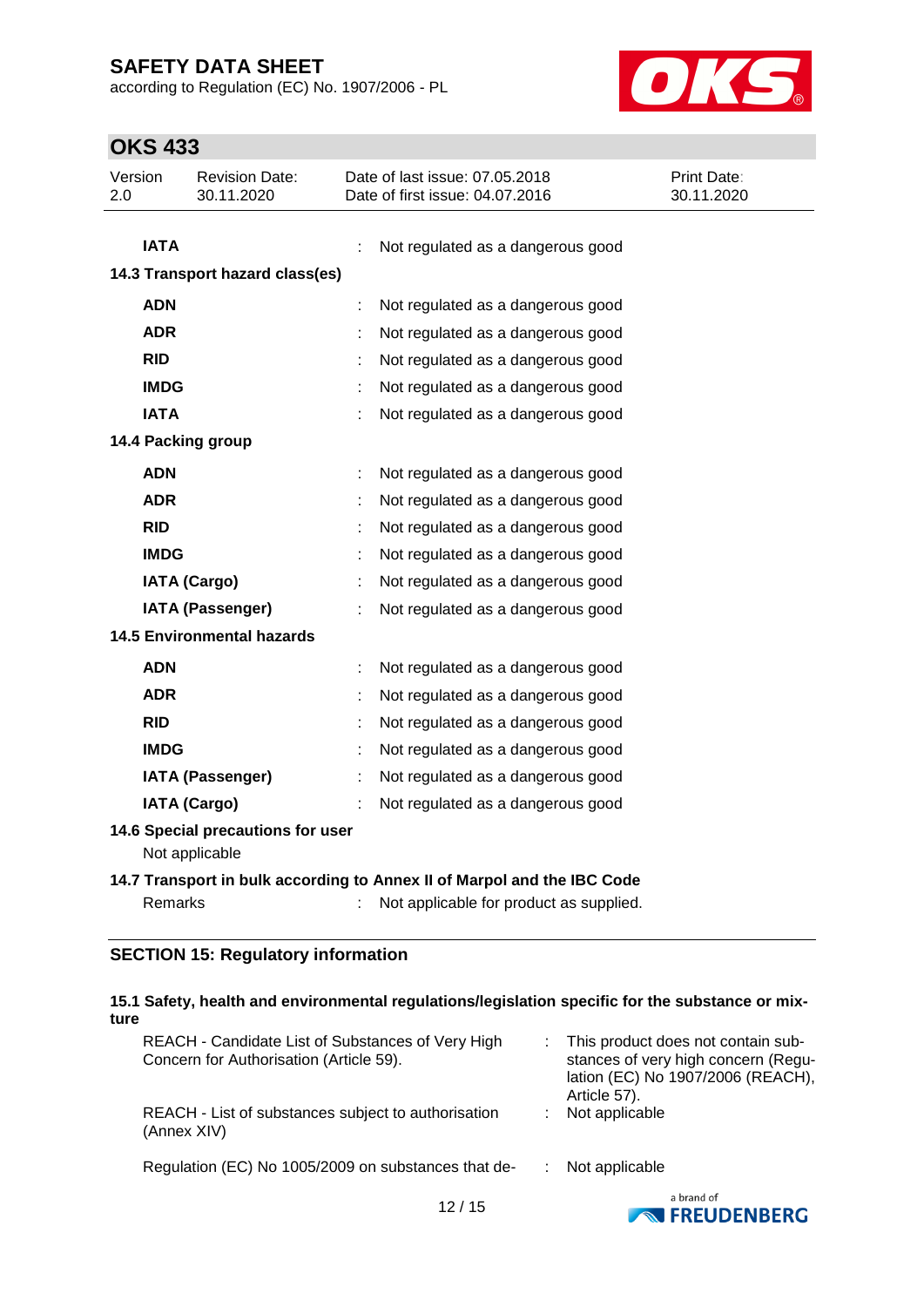according to Regulation (EC) No. 1907/2006 - PL



# **OKS 433**

| Version<br>2.0 |                | <b>Revision Date:</b><br>30.11.2020    | Date of last issue: 07.05.2018<br>Date of first issue: 04.07.2016                                                                                                            |    |                  | Print Date:<br>30.11.2020 |
|----------------|----------------|----------------------------------------|------------------------------------------------------------------------------------------------------------------------------------------------------------------------------|----|------------------|---------------------------|
|                |                | plete the ozone layer                  |                                                                                                                                                                              |    |                  |                           |
|                | tants (recast) |                                        | Regulation (EU) 2019/1021 on persistent organic pollu-                                                                                                                       | ÷. | Not applicable   |                           |
|                |                | of dangerous chemicals                 | Regulation (EC) No 649/2012 of the European Parlia-<br>ment and the Council concerning the export and import                                                                 |    | : Not applicable |                           |
|                |                | preparations and articles (Annex XVII) | REACH - Restrictions on the manufacture, placing on<br>the market and use of certain dangerous substances,                                                                   | ÷. | Not applicable   |                           |
|                |                |                                        | Seveso III: Directive 2012/18/EU of the European Parliament and of the Council on the control of<br>major-accident hazards involving dangerous substances.<br>Not applicable |    |                  |                           |
|                |                | Volatile organic compounds             | Directive 2010/75/EU of 24 November 2010 on industrial<br>emissions (integrated pollution prevention and control)                                                            |    |                  |                           |

### **Other regulations:**

Act of 25 February 2011 on the Chemical Substances and Their Mixtures (consolidated text Dz. U. 2015, item 1203).

Not applicable

Regulation (EC) No 1272/2008 of the European Parliament and of the Council of 16 December 2008 on classification, labelling and packaging of substances and mixtures, amending and repealing Directives 67/548/EEC and 1999/45/EC, and amending Regulation (EC) No 1907/2006 (Official Journal of the European Union L 353 from 31.12.2008) with further adaptation to technical progress (ATP 1-7).

Regulation (EC) No 1907/2006 of the European Parliament and of the Council of 18 December 2006 concerning the Registration, Evaluation, Authorisation and Restriction of Chemicals (REACH), establishing a European Chemicals Agency, amending Directive 1999/45/EC and repealing Council Regulation (EEC) No 793/93 and Commission Regulation (EC) No 1488/94 as well as Council Directive 76/769/EEC and Commission Directives 91/155/EEC, 93/67/EEC, 93/105/EC and 2000/21/EC (Official Journal of the European Union L 396 from 30.12.2006, as amended).

Commission Regulation (EU) 2015/830 of 28 May 2015 amending Regulation (EC) No 1907/2006 of the European Parliament and of the Council on the Registration, Evaluation, Authorisation and Restriction of Chemicals (REACH)

Ordinance of the Minister of Health of 10 August 2012 concerning the criteria and procedure of classification of chemical substances and their mixtures (consolidated text Dz. U. of 2015., pos. 208).

Ordinance of the Minister of Economy, Labour and Social Policy of 21st December 2005 concerning the basic requirements for personal protective equipment (Dz. U. Nr. 259, item 2173). Ordinance of the Minister of Labour and Social Policy of 12 June 2018 concerning the highest allowable concentrations and levels of the agents harmful for health in the workplace (Dz.U 2018 pos 1286).

Ordinance of the Minister of Health of 2nd February 2011 concerning tests and measurement of agents harmful for health in the workplace (Dz. U. Nr. 33, item 166).

Ordinance of the Minister of Health of 30th December 2004 on the health and safety of workers related to chemical agents at work (Dz. U. from 2005, Nr. 11, item 86, as amended). Act of 14 December 2012. on Waste (Journal of Laws of 2013. pos. 21, as amended).

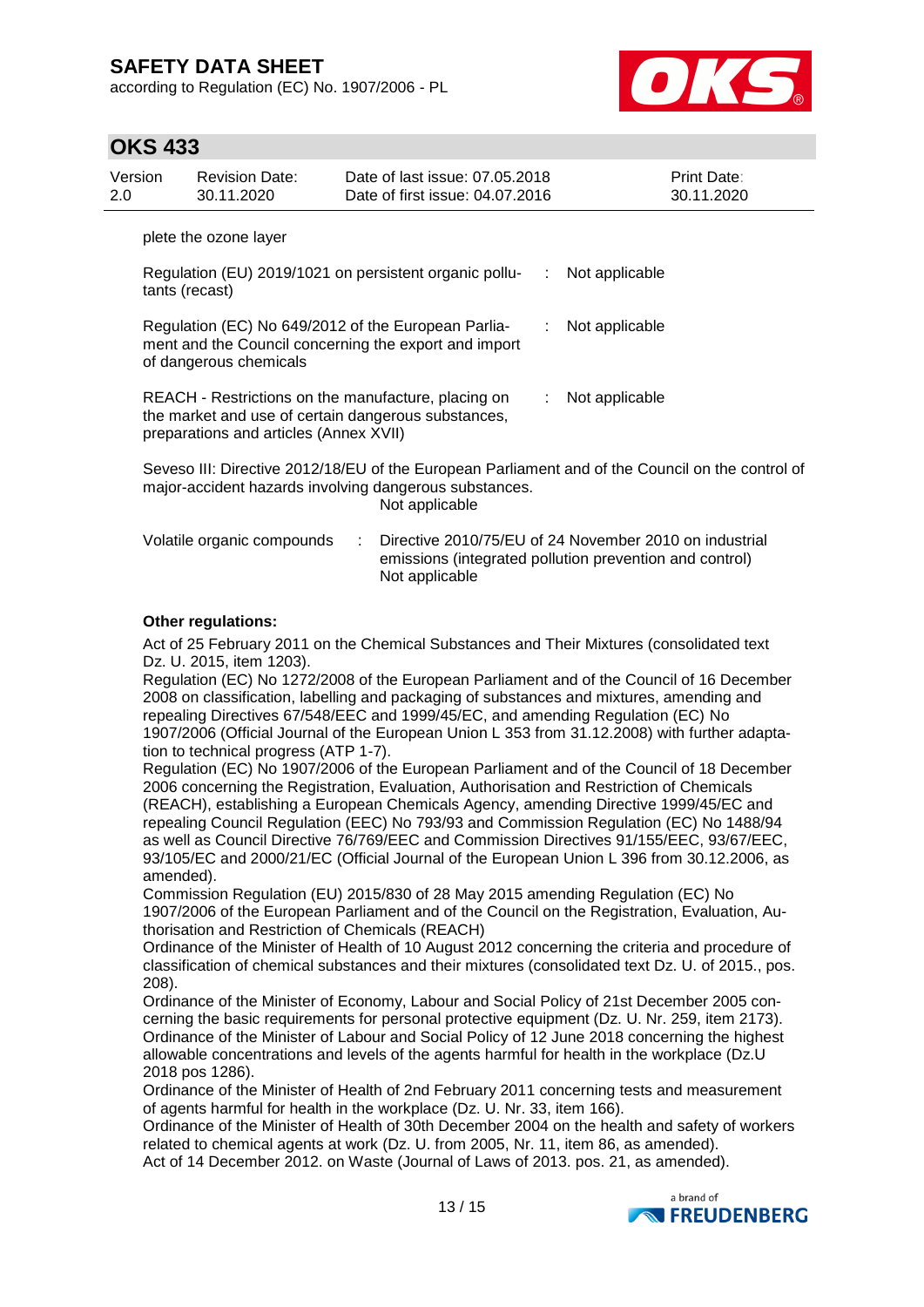according to Regulation (EC) No. 1907/2006 - PL



# **OKS 433**

| Version | Revision Date: | Date of last issue: 07.05.2018  | <b>Print Date:</b> |
|---------|----------------|---------------------------------|--------------------|
| 2.0     | 30.11.2020     | Date of first issue: 04.07.2016 | 30.11.2020         |

Act of 13 June 2013. On packaging and packaging waste Journal. U. of 2013. Item. 888, as amended).

Ordinance of the Minister of Environment of 9th December 2014 on Waste Catalog (Dz. U. 2014 item 1923).

Ordinance of the Minister of Environment on the requirements for carrying out the process of thermal treatment of waste and how to deal with waste produced in the process. (Dz. U. of 2016., Pos. 108)

Act of 19 August 2011 on transport of dangerous goods (Dz. U. Nr. 227, item 1367, as amended).

Government Statement of 26 July 2005 on enforcing of changes Annexes A and B of European Agreement concerning international transport of dangerous goods by road (ADR) (Dz. U. Nr. 178, item 1481, as amended).

Ordinance of the Minister of Health of 20th April 2012 concerning labeling of containers of dangerous substances and dangerous mixtures and some mixtures ((consolidated text) Dz. U. z 2015 nr. 0 poz. 450).

Ordinance of the Minister of Health of 11th June 2012 concerning categories of dangerous substances and dangerous mixtures for which containers must be fitted with child-resistant fastenings and a tactile warning of danger (Dz. U. from 2012, item 688 as amended).

### **15.2 Chemical safety assessment**

This information is not available.

### **SECTION 16: Other information**

#### **Full text of H-Statements**

| H315 | : Causes skin irritation.                          |
|------|----------------------------------------------------|
| H318 | : Causes serious eye damage.                       |
| H411 | : Toxic to aquatic life with long lasting effects. |

#### **Full text of other abbreviations**

ADN - European Agreement concerning the International Carriage of Dangerous Goods by Inland Waterways; ADR - European Agreement concerning the International Carriage of Dangerous Goods by Road; AICS - Australian Inventory of Chemical Substances; ASTM - American Society for the Testing of Materials; bw - Body weight; CLP - Classification Labelling Packaging Regulation; Regulation (EC) No 1272/2008; CMR - Carcinogen, Mutagen or Reproductive Toxicant; DIN - Standard of the German Institute for Standardisation; DSL - Domestic Substances List (Canada); ECHA - European Chemicals Agency; EC-Number - European Community number; ECx - Concentration associated with x% response; ELx - Loading rate associated with x% response; EmS - Emergency Schedule; ENCS - Existing and New Chemical Substances (Japan); ErCx - Concentration associated with x% growth rate response; GHS - Globally Harmonized System; GLP - Good Laboratory Practice; IARC - International Agency for Research on Cancer; IATA - International Air Transport Association; IBC - International Code for the Construction and Equipment of Ships carrying Dangerous Chemicals in Bulk; IC50 - Half maximal inhibitory concentration; ICAO - International Civil Aviation Organization; IECSC - Inventory of Existing Chemical Substances in China; IMDG - International Maritime Dangerous Goods; IMO - International Maritime Organization; ISHL - Industrial Safety and Health Law (Japan); ISO - International Organisation for Standardization; KECI - Korea Existing Chemicals Inventory; LC50 - Lethal Concentration to 50 % of a test population; LD50 - Lethal Dose to 50% of a test population (Median Lethal